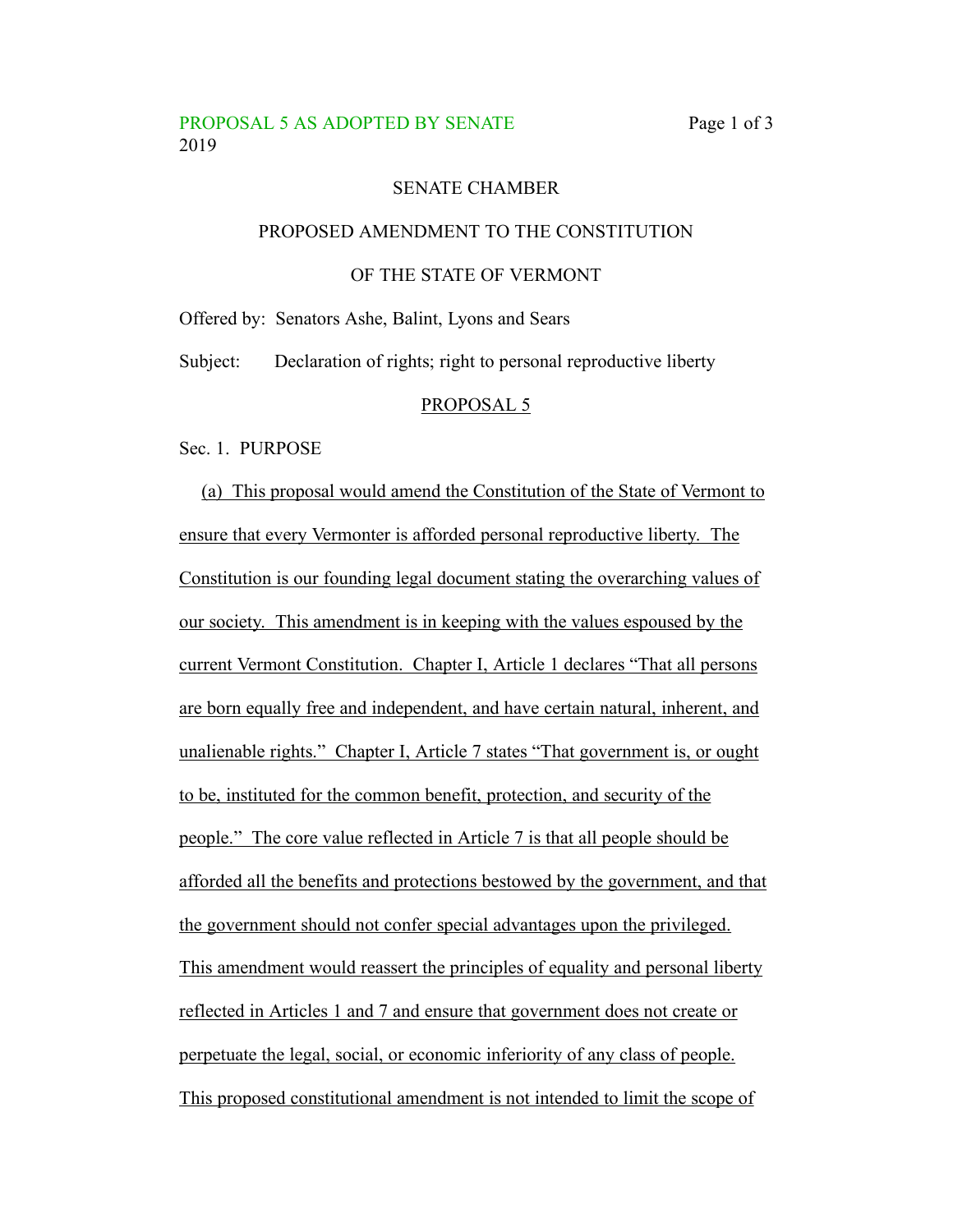means.

rights and protections afforded by Article 7 or any other provision in the Vermont Constitution.

(b) The right to reproductive liberty is central to the exercise of personal autonomy and involves decisions people should be able to make free from compulsion of the State. Enshrining this right in the Constitution is critical to ensuring equal protection and treatment under the law and upholding the right of all people to health, dignity, independence, and freedom.

Sec. 2. Article 22 of Chapter I of the Vermont Constitution is added to read: Article 22. [Personal reproductive liberty]

That the people are guaranteed the liberty and dignity to determine their own life's course. The right to personal reproductive autonomy is central to the liberty protected by this Constitution and shall not be denied or infringed unless justified by a compelling State interest achieved by the least restrictive

*Sec. 2. Article 22 of Chapter I of the Vermont Constitution is added to read: Article 22. [Personal reproductive liberty]*

*That an individual's right to personal reproductive autonomy is central to the liberty and dignity to determine one's own life course and shall not be denied or infringed unless justified by a compelling State interest achieved by the least restrictive means.*